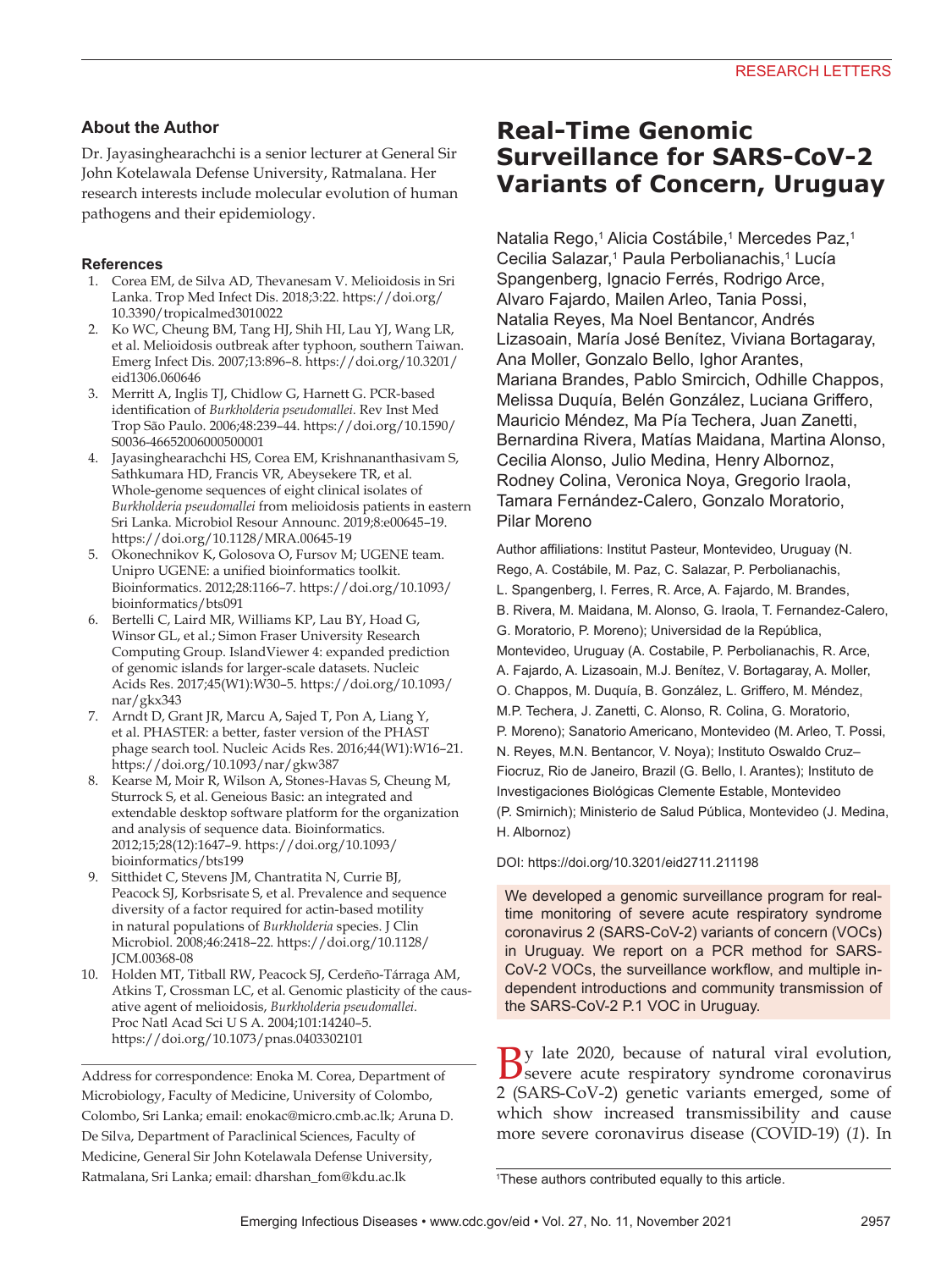addition, these variants show reduced neutralization by antibodies generated during previous infection or vaccination, which can reduce effectiveness of treatments, vaccines, or diagnostic tests (*1*). By July 2021, a total of 4 variants of concern (VOCs) had been identified: B.1.1.7 (Alpha), B.1.351 (Beta), P.1 (Gamma), and B.1.617 (Delta) (*2*). Nonetheless, a robust surveillance workflow for early VOC identification is key to accelerating the pandemic response.

Brazil demonstrated a sharp increase in SARS-CoV-2 cases, hospitalizations, and deaths after the emergence of the P.1 VOC in Amazonas State in November 2020 (*3*; F. Naveca et al., unpub. data, https://doi.org/10.21203/rs.3.rs-275494/v1). P.1 displays higher transmissibility than previous local SARS-CoV-2 lineages and rapidly became the predominant strain in most states of Brazil during February–March 2021 (*3*,*4*; F. Naveca et al., unpub. data, https://doi.org/10.21203/rs.3.rs-275494/v1). P.1 also has spread worldwide; by July 2021, P.1 had been detected in  $\geq 41$  countries (5), where it might replicate the epidemic trajectory observed in Brazil. Uruguay, which shares 600 miles of dry border with Brazil, has experienced an exponential increase in COVID-19 cases since February 2021; by June 2021, Uruguay was among countries with the highest number of daily cases and deaths per million persons (*6*). Despite closing the Brazil–Uruguay border to tourism on March 13, 2020, evidence suggests a high viral flux between the countries (*7*,*8*). Therefore, P.1 could be introduced into Uruguay and the country needs an organized strategy to monitor VOC emergence.

In response to concerns over VOCs, the Ministry of Public Health, the Pasteur Institut of Montevideo (Uruguay), University of the Republic, and Zurgen-Sanatorio Americano formed a multidisciplinary workgroup to develop a genomic surveillance program for real-time monitoring for VOC emergence in Uruguay. The workgroup aimed to provide expertise and resources for large-scale sequencing, genomic analysis, and an affordable and decentralized inhouse PCR to detect known VOCs, including B.1.1.7, B.1.351, and P.1. Within a few weeks, the working group developed a PCR VOC detection method and a national sample processing workflow (Appendix 1 Figure 1, https://wwwnc.cdc.gov/ EID/article/27/11/21-1198-App1.pdf). In addition, we identified multiple independent introductions of P.1 and community transmission in Uruguay.

The workgroup processes >3,000 nasopharyngeal samples daily, and around 100–300 SARS-CoV-2–positive samples are sent weekly for PCR VOC analysis and sequencing. During January 11– March 26, 2021, the working group collected and processed a total of 251 SARS-CoV-2–positive RNA samples from 15/19 departments in Uruguay (Appendix 1 Table 1). Cycle thresholds for initial diagnostic PCR were 9–34.7. Among patients with positive samples, 95 were male, 95 were female, and 61 were of unknown sex; ages ranged from 1–85 years. Results from PCR VOC assay showed that 67/251 (27%) samples corresponded to putative P.1/B.1.351 (Appendix 1 Figure 2).

To validate PCR VOC classification, we sequenced all VOC–positive samples, plus 31 additional samples, by applying the ARTIC Network protocol (J.R. Tyson et al., unpub. data, https://doi. org/10.1101/2020.09.04.283077) for the MinION sequencing platform (Oxford Nanopore Technologies, https://nanoporetech.com) (Appendix 1). For the final 74 high-quality consensus sequences that were assigned to SARS-CoV-2 lineages following Pango nomenclature (*9*), we achieved a 100% agreement between PCR VOC and genome sequencing results. Predictably, given Uruguay's proximity to Brazil, samples classified as P.1/B.1.351 by PCR VOC were assigned to lineage P.1 after genome sequencing. The PCR we developed is a feasible, precise, and scalable method for real-time surveillance of known VOCs and verified circulation of P.1 lineage in 15/19 departments in Uruguay (Appendix 1 Figures 2, 3).

To estimate geographic sources and the number of independent P.1 introductions into Uruguay, we combined P.1 sequences from Uruguay and 691 P.1 sequences from South America available from Epi-CoV in GISAID (https://www.epicov.org/epi3; Appendix 1 Tables 2, 3; Appendix 2, https://wwwnc. cdc.gov/EID/article/27/11/21-1198-App2.xlsx). The maximum-likelihood phylogeographic analysis identified  $\geq$ 12 independent P.1 introductions into Uruguay from Brazil and  $\geq$ 6 local transmission clusters of 3–24 sequences (Figure; Appendix 1 Figure 4). We used Bayesian analysis to estimate the median time of most recent common ancestor of P.1 clades in Uruguay to be mid-February to early March 2021 (Appendix 1 Table 4, Figure 5), which coincides with increasing mobility and the beginning of the exponential surge in COVID-19 cases in the country (Appendix 1 Figure 6).

The rapid emergence of the SARS-CoV-2 lineage P.1 in South America justifies the need for increased screening for this highly transmissible virus. We elaborated a comprehensive genomic surveillance program and provide a clear example of how multidisciplinary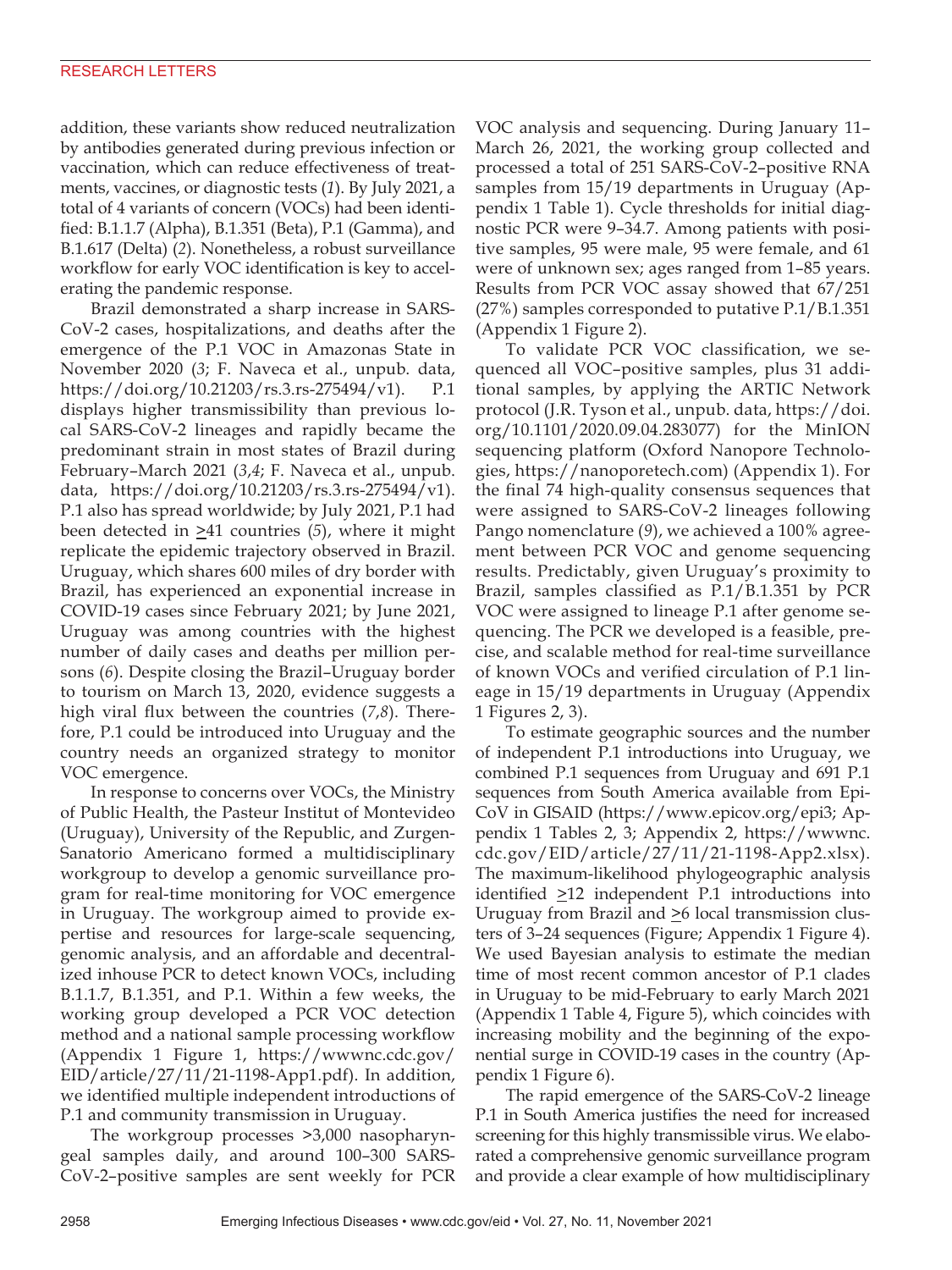

**Figure.** Time-scaled maximum likelihood Bayesian phylogeographic maximum clade credibility tree of 59 severe acute respiratory syndrome coronavirus 2 lineage P.1 whole-genome sequences from Uruguay and 691 reference sequences from South America. The tree was rooted with the EPI\_ISL\_833137 sequence from GISAID (https:// www.gisaid.org), collected December 4, 2020. Branches are colored according to the most probable location state of their descendant nodes as indicated at the legend. Sequences from Uruguay are shown with dots at the end of the branch. Red shading indicates clades from Uruguay and their distribution along the P.1 tree demonstrates  $\geq$ 12 independent introductions and locally transmitted clusters of 3–24 sequences. The tree suggests Brazil has been the source of P.1 dissemination to Uruguay and other countries in South America.